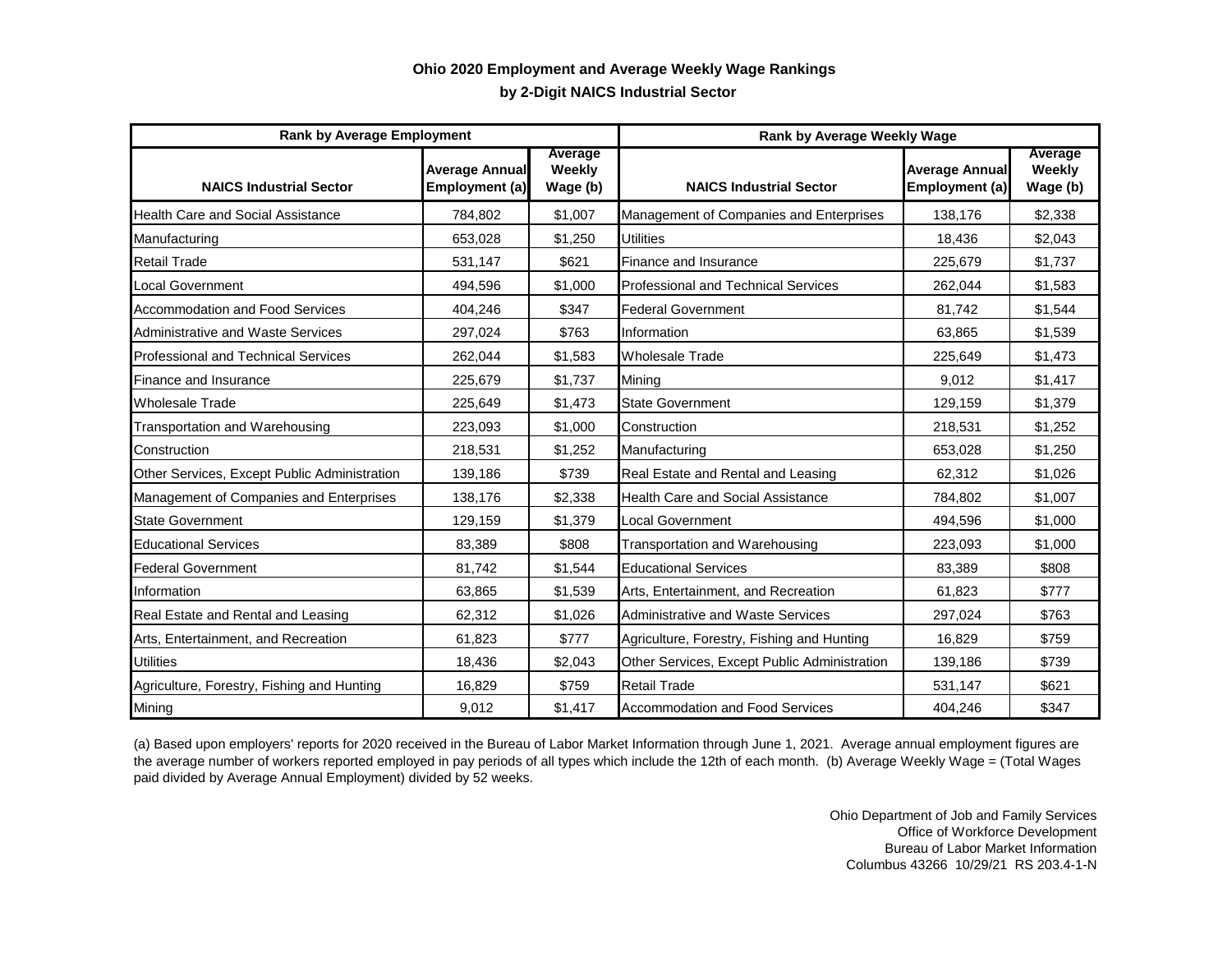## **Ohio 2020 Employment and Average Weekly Wage Rankings Top 45 Industries Ranked by Employment (3-Digit NAICS Codes)**

| <b>NAICS</b><br>Code | <b>Industry Title</b>                        | <b>Average Annual</b><br>Employment (a) | <b>Average Weekly</b><br>Wage (b) |  |
|----------------------|----------------------------------------------|-----------------------------------------|-----------------------------------|--|
| 722                  | Food services and drinking places            | 377,546                                 | \$340                             |  |
| 561                  | Administrative and support services          | 279,518                                 | \$737                             |  |
| 621                  | Ambulatory health care services              | 266,812                                 | \$1,255                           |  |
| 541                  | Professional and technical services          | 262,044                                 | \$1,583                           |  |
| 622                  | Hospitals                                    | 251,870                                 | \$1,175                           |  |
| 623                  | Nursing and residential care facilities      | 157,515                                 | \$636                             |  |
| 238                  | Specialty trade contractors                  | 141,594                                 | \$1,165                           |  |
| 551                  | Management of companies and enterprises      | 138,176                                 | \$2,338                           |  |
| 423                  | Merchant wholesalers, durable goods          | 135,456                                 | \$1,424                           |  |
| 336                  | Transportation equipment manufacturing       | 113,054                                 | \$1,350                           |  |
| 524                  | Insurance carriers and related activities    | 110,409                                 | \$1,656                           |  |
| 624                  | Social assistance                            | 108,604                                 | \$546                             |  |
| 452                  | General merchandise stores                   | 107,888                                 | \$480                             |  |
| 445                  | Food and beverage stores                     | 101,292                                 | \$488                             |  |
| 522                  | Credit intermediation and related activities | 94,126                                  | \$1,548                           |  |
| 332                  | Fabricated metal product manufacturing       | 92,171                                  | \$1,119                           |  |
| 611                  | <b>Educational services</b>                  | 83,389                                  | \$808                             |  |
| 493                  | Warehousing and storage                      | 77,313                                  | \$842                             |  |
| 333                  | Machinery manufacturing                      | 74,399                                  | \$1,283                           |  |
| 441                  | Motor vehicle and parts dealers              | 73,973                                  | \$1,002                           |  |
| 424                  | Merchant wholesalers, nondurable goods       | 73,394                                  | \$1,488                           |  |
| 484                  | Truck transportation                         | 70,073                                  | \$1,073                           |  |
| 311                  | Food manufacturing                           | 59,321                                  | \$1,118                           |  |
| 326                  | Plastics and rubber products manufacturing   | 54,518                                  | \$1,056                           |  |
| 444                  | Building material and garden supply stores   | 54,512                                  | \$688                             |  |
| 236                  | Construction of buildings                    | 47,955                                  | \$1,311                           |  |
| 812                  | Personal and laundry services                | 47,477                                  | \$564                             |  |
| 811                  | Repair and maintenance                       | 47,246                                  | \$966                             |  |
| 713                  | Amusements, gambling, and recreation         | 46,652                                  | \$422                             |  |
| 325                  | Chemical manufacturing                       | 45,874                                  | \$1,950                           |  |
| 531                  | Real estate                                  | 45,539                                  | \$1,029                           |  |
| 813                  | Membership associations and organizations    | 39,922                                  | \$690                             |  |
| 447                  | Gasoline stations                            | 35,425                                  | \$454                             |  |
| 331                  | Primary metal manufacturing                  | 34,241                                  | \$1,338                           |  |
| 492                  | Couriers and messengers                      | 34,085                                  | \$822                             |  |
| 446                  | Health and personal care stores              | 33,936                                  | \$710                             |  |
| 237                  | Heavy and civil engineering construction     | 28,981                                  | \$1,581                           |  |
| 454                  | Nonstore retailers                           | 27,908                                  | \$875                             |  |
| 448                  | Clothing and clothing accessories stores     | 27,692                                  | \$415                             |  |
| 453                  | Miscellaneous store retailers                | 26,785                                  | \$476                             |  |
| 721                  | Accommodation                                | 26,700                                  | \$456                             |  |
| 327                  | Nonmetallic mineral product manufacturing    | 25,512                                  | \$1,220                           |  |
| 335                  | Electrical equipment and appliance mfg.      | 25,437                                  | \$1,201                           |  |
| 517                  | Telecommunications                           | 21,173                                  | \$1,467                           |  |
| 339                  | Miscellaneous manufacturing                  | 20,807                                  | \$1,048                           |  |

(a) Based upon employers' reports for 2020 received in the Bureau of Labor Market Information through June 1, 2021. Average annual employment figures are the average number of workers reported employed in pay periods of all types which include the 12th of each month. (b) Average Weekly Wage = (Total Wages paid divided by Average Annual Employment) divided by 52 weeks.

> Ohio Department of Job and Family Services Office of Workforce Development Bureau of Labor Market Information Columbus 43266 10/29/21 RS 203.4-2-N